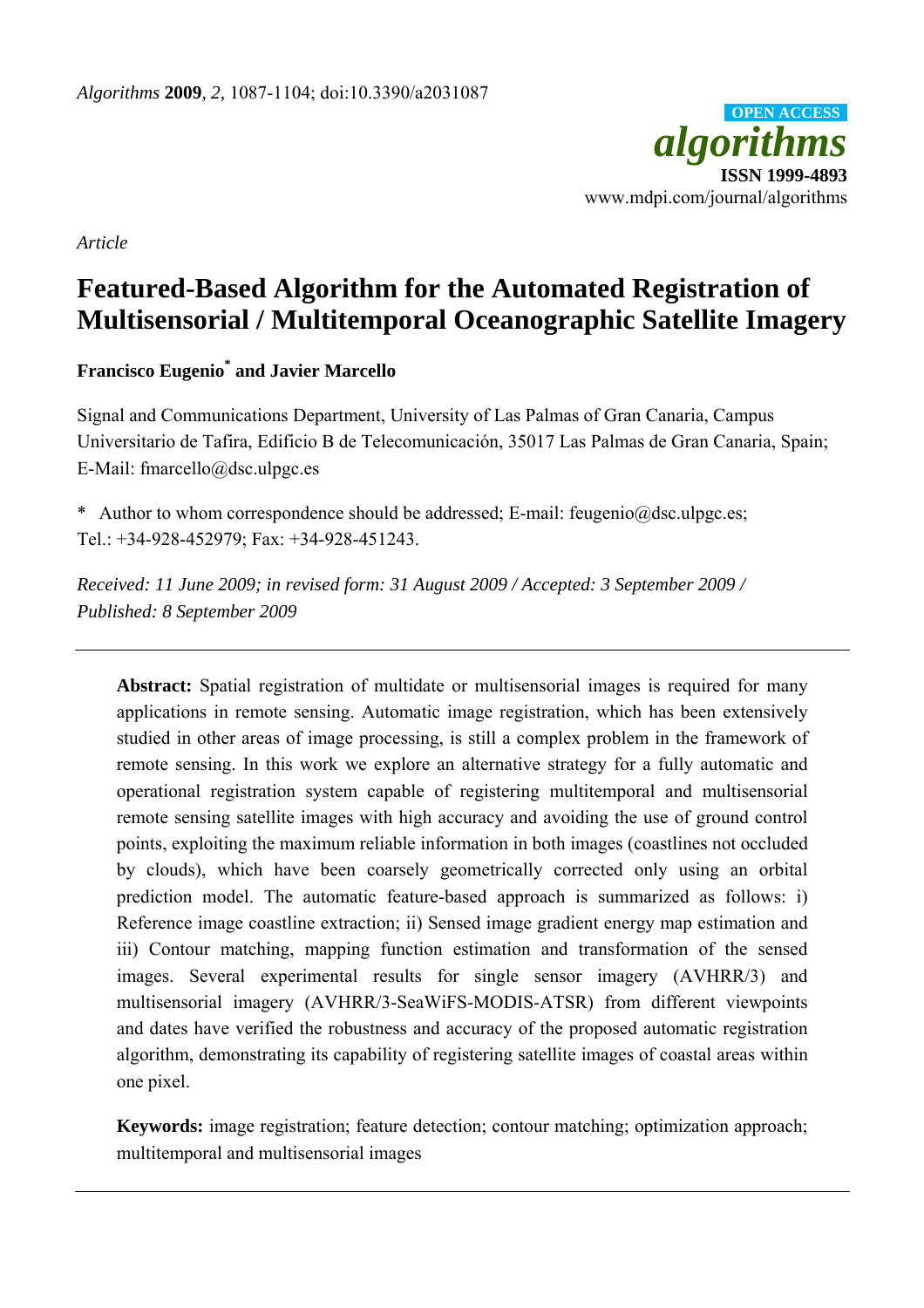#### **1. Introduction**

Measurements over the oceans have been used extensively for weather forecasting, ship safety and global-scale studies of climate and sea conditions. The marine coastal environment is characterized by the interaction of a complex set of upper ocean and atmospheric boundary layer processes having spatial and temporal scales ranging from meters to hundred of kilometers and from seconds to several days. Mesoscale processes such as upwellings, eddies, thermal fronts or jet currents are very energetic and their knowledge is very important, not only to study the oceanic circulation, but also in other applications that include acoustic propagation anomalies, fisheries management and exploitation, coastal monitoring and offshore or ocean oil detection and exploitation. Infrared (IR) and visible (VIS) images soon came to play a major contribution in oceanographic observation, in particular, to study the ocean dynamics. However, all those studies involve analyzing large data sets of IR and VIS imagery. So, it is desirable to replace the labor-intensive time-consuming manual interpretation with automated analysis tools.

So, in many remote sensing applications using satellite images and specifically in those related to oceanographic studies, it is necessary to compare multiple images of the same scene acquired by different sensors, or images taken by the same sensor but at different time instants. Typical applications include multi-temporal classification, recognition and tracking of specific patterns, multisensorial data fusion, change detection, integrating information into geographic information systems (GIS) and environment monitoring. Such a comparison of multiple images requires either their georeferencing or their spatial registration. Several techniques for the georeferencing of images from the same area have been proposed [1-2]. However, in the framework of oceanographic studies, the comparison of multi-temporal and multisensorial images is performed by the spatial registration.

Image registration is the process that determines the best spatial fit between two or mores images (reference and sensed images) that overlap the same physical region of the scene being imaged, acquired at the same or at difference date, by identical or difference sensors. In general, its applications can be divided into three main groups according to the manner of the image acquisition [3-5]:

 Different times (multitemporal analysis). Images of the same scene are acquired at different times, often on regular basis, and possibly under different conditions. The aim is to find and evaluate changes in the scene which appeared between the consecutive images acquisitions, *i.e.*, tracking of specific oceanographic structures [6].

 Different sensors (multimodal analysis). Images of the same scene are acquired by different sensors or by the same sensor at different resolutions. The aim is to integrate the information obtained from different source streams to gain more complex and detailed scene representation as described by [7,8] *(i.e.*, fusion of information from sensors with different characteristics like panchromatic images, offering better spatial resolution, color/multispectral images with better spectral resolution, or radar images independent of cloud cover and solar illumination).

 Scene to model registration. Images of a scene and a model of the scene are registered. The model can be a computer representation of the scene, for instance, maps or digital elevation models in GIS. The aim is to localize the acquired image in the scene/model and/or to compare them. (*i.e.*, registration of satellite data into maps or other GIS layers).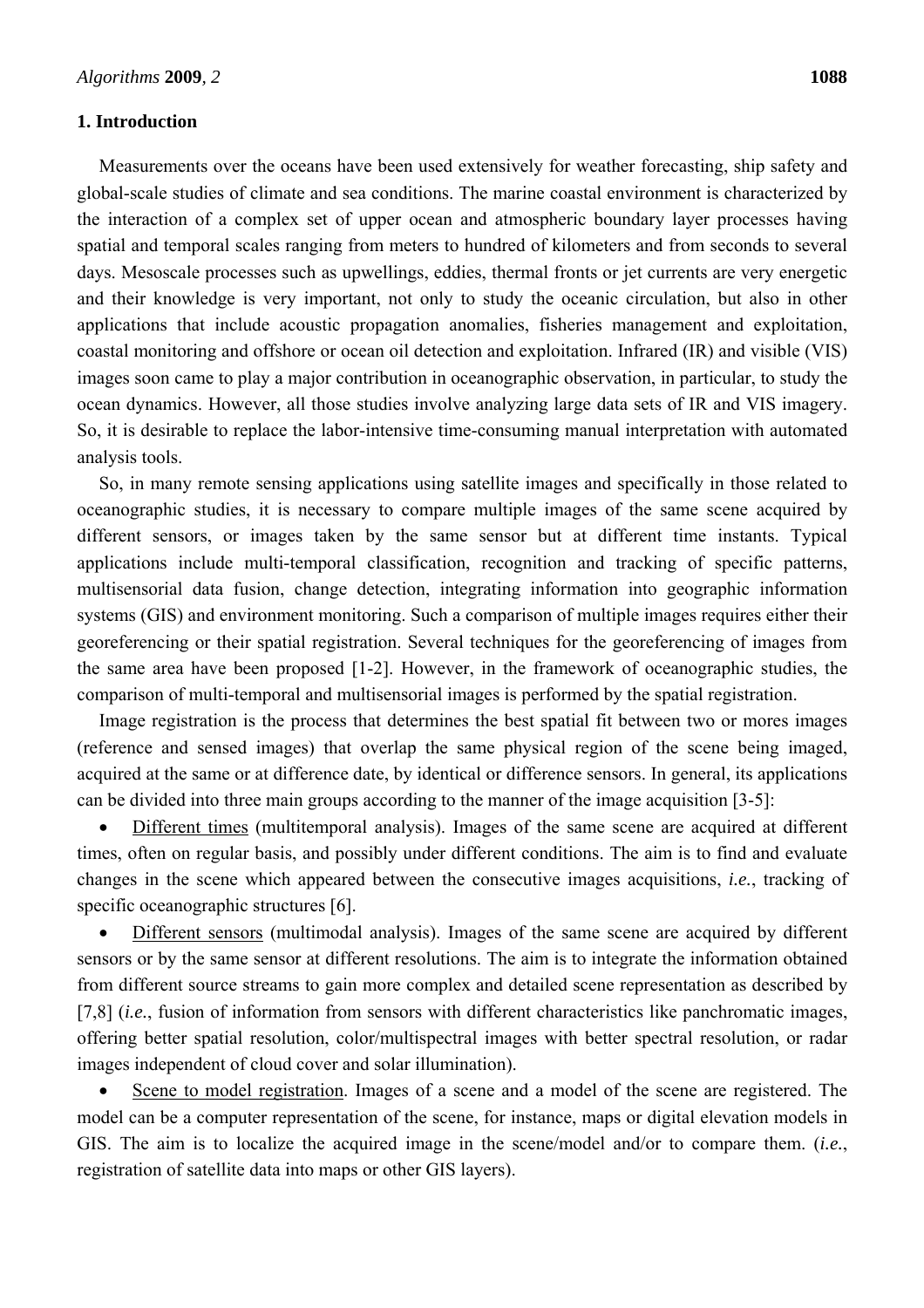Due to the diversity of images to be registered and due to various types of degradations, it is impossible to design a universal method applicable to all registration tasks. To solve image registration problem for various types of data, over the years, several methods and techniques have been proposed in the scientific literature [5,9]. As analyzed by different authors, there is a critical need to develop automated techniques requiring little or no operator intervention to register multi-temporal and/or multisensorial images when higher accuracy is desired. Towards this goal, based on the nature of features used, automated registration techniques can be broadly grouped into area-based and featurebased methods.

In area-based methods, sometimes called correlation-like or template matching methods, images are registered by selecting a number of windows with high-variance areas in the reference image, locating the corresponding windows in the sensed images by cross correlation, using the windows centers as control points to determine the registration parameters [10,11]. The limitations of the area-based methods originate in their basic idea. Firstly, the rectangular window, which is most often used, suits the registration of images which locally differ only by a translation. If images are deformed by more complex transformations, this type of window is not able to cover the same parts of the scene in the reference and sensed images. Another disadvantage of the area-based methods refers to the image intensities of the window content. There is high probability that a window containing a smooth area without any prominent details will be matched incorrectly with other smooth areas in the images.

Feature-based methods, usually rely on establishing feature correspondence between two images. They attempt to identify region boundaries, coastline, or other features that are common to the images. The number of common elements of the detected sets of features should be sufficiently high, regardless of the change of image geometry, radiometric conditions and of changes in the scanned scenes. Nevertheless, the majority of the feature-based registration methods consist of the following four steps [12-14]:

 Feature detection: salient and distinctive objects (closed-boundary regions, capes, contours, *etc*.) are manually or automatically detected. For further processing, these features can be represented by their point representatives (centers of gravity, line endings, distinctive points), which are called control points (CPs) in the literature. The detected feature sets in the reference and sensed images must have enough common elements, even in situations when the images do not cover exactly the same scene or when there are object occlusions or other unexpected changes.

• Feature matching. In this step, the correspondence between the features detected in the sensed image and those detected in the reference image is established. Various feature descriptors and similarity measures along with spatial relationships among the features are used for that purpose.

 Transform model estimation. The type and parameters of the so-called mapping functions, aligning the sensed image with the reference image, are estimated. The parameters of the mapping functions are computed by means of the established feature correspondence.

• Image resampling and transformation. The sensed image is transformed by means of the mapping functions. Image values in non-integer coordinates are computed by the appropriate interpolation technique.

Aim at robust and reliable registration with high accuracy, in this paper we propose a new feature-based approach to automatic registration of remotely sensed images, according with the typical image registration procedure. Previously, to automatic satellite imagery registration, the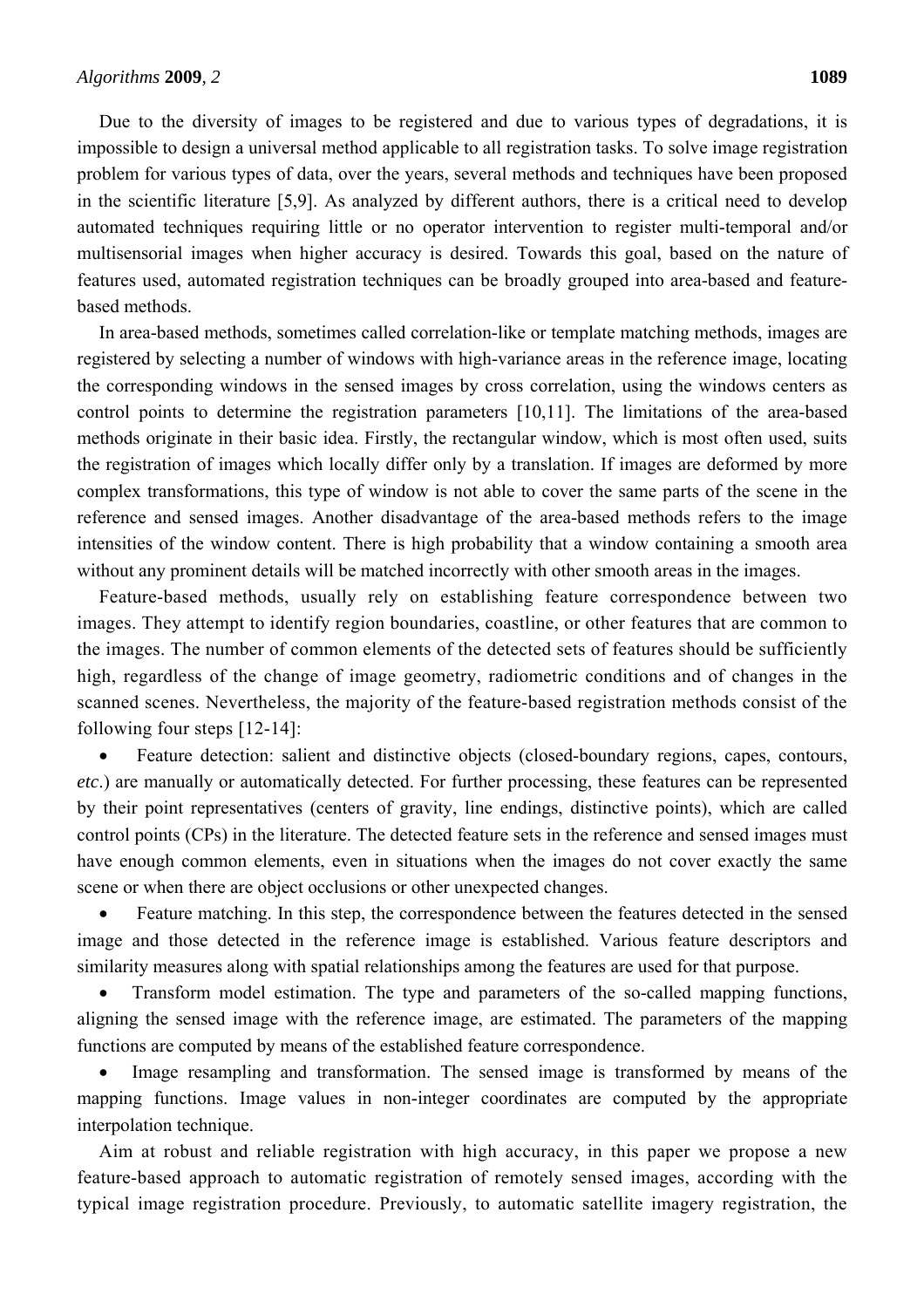reference and sensed images are geometrically corrected. For this task, a simple Kepplerian orbital model is considered as a reference model, and mean orbital elements are given as input to the model from ephemeris data.

As shown in Figure 1, the task of the proposed image registration approach can be divided into three major components: reference image coastline extraction, sensed image gradient energy map estimation and feature correspondence by optimization of the reference image contours on the sensed image. Finally, the sensed image is resampled by the coefficients of the mapping functions. The paper outlines the approach and reports on results from applying it to multitemporal imagery (AVHRR/3) and multisensorial imagery (AVHRR/3, SeaWiFS, MODIS, ATSR).

The paper is organized as follows. Section 2 discusses aspects related with the systematic procedure to obtain the satellite sensor data and describes the hierarchy data processing steps for AVHRR/3, SeaWiFS, MODIS and ATSR. The feature-based approach for automatic satellite image registration is analysed in Section 3. In Section 4 some experimental results are presented and analyzed. Finally, the conclusions are included in Section 5.





#### **2. Satellite Sensor Data**

Several aspects have required the establishment of a hierarchy of processes that allow the generation of operational products (users level) and the development of processing algorithms characterised by its precision, autonomy and efficiency, namely: i) the different levels of processing involved to obtain the geophysics parameters; ii) the interest in multi-temporal and multi-sensorial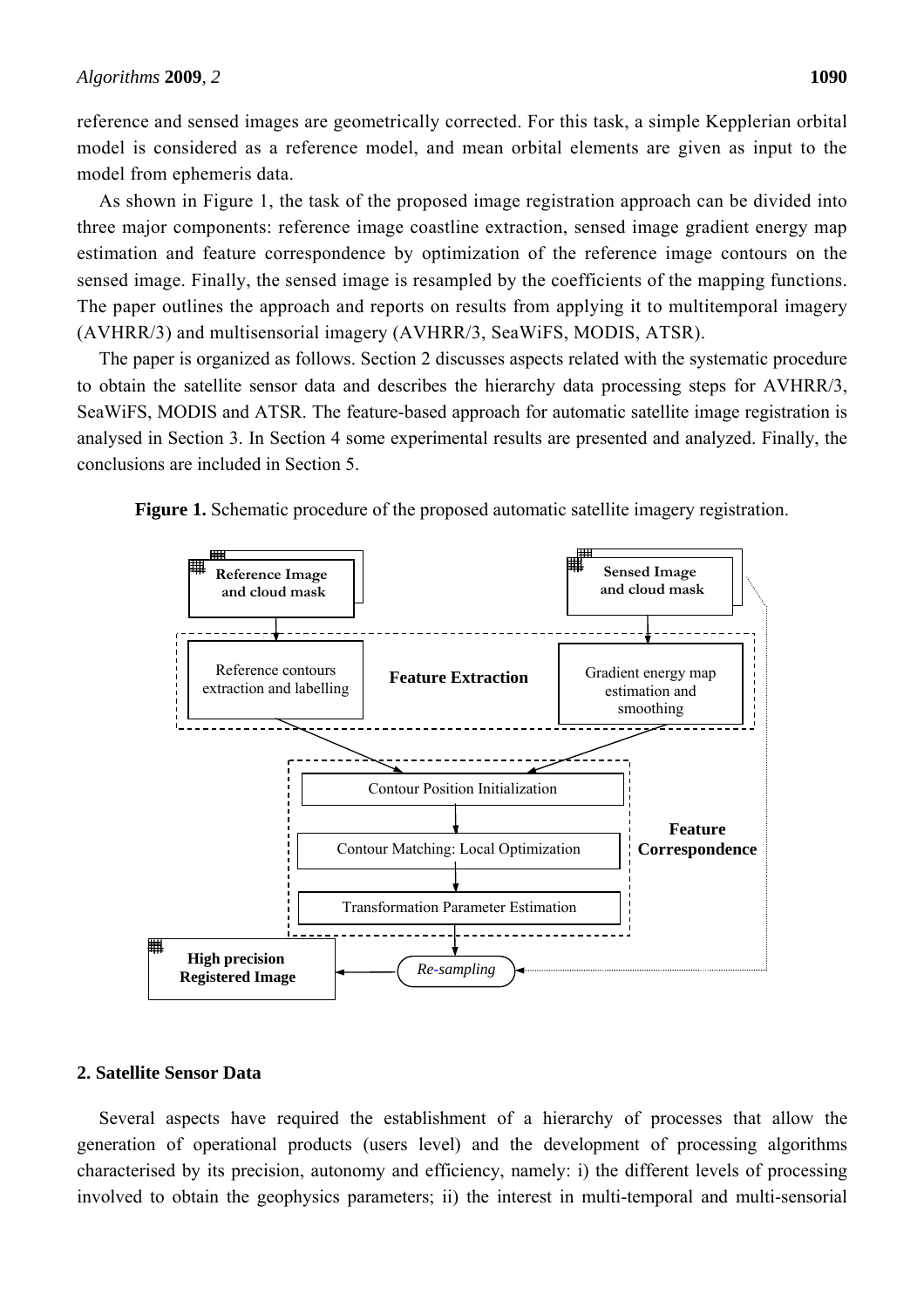studies; iii) the growing request of accuracy and temporal resolution in the satellite measurements and, iv) the technical complexity of the present remote sensing systems, some having a significant off-nadir viewing capability (*i.e.* NOAA-AVHRR and SeaStar-SeaWiFS).

Specifically, oceanographic satellites images are subjected to different geometric distortions due to the Earth's curvature and rotation, the spacecraft's speed, altitude and attitude, and the scan skew. These distortions, if not properly accounted for, will prevent meaningful comparison among images. In this work, a Kepplerian correction model, based on the satellites trajectories, have been previously used to compensate the systematic errors. The accuracy obtained from the application of these models is variable. Failures in the satellite's internal clock, inaccuracies in Kepplerian orbital elements and lack of knowledge concerning the attitude angles, lead to that even the most complex models do not offer the desired accuracy of errors of less than one pixel [15]. Table 1 shows the main characteristics of sensors used in this work (altitude, orbit inclination, nadir resolution and viewing swath width).

| <b>Parameter</b>         | <b>NOAA</b><br><b>AVHRR/3</b> | <b>SEASTAR</b><br><b>SEAWIFS</b> | <b>AQUA</b><br><b>MODIS</b> | <b>ERS</b><br><b>ATSR</b> |
|--------------------------|-------------------------------|----------------------------------|-----------------------------|---------------------------|
| Altitude (km)            | 833                           | 705                              | 705                         | 785                       |
| Orbit Inclination $(°)$  | 98.7                          | 99.2                             | 98.2                        | 98.5                      |
| Nadir Resolution (km)    | 1.1                           | 1.1                              | 1.0                         | 1.0                       |
| Viewing Swath Width (km) | 2399                          | 2800                             | 2330                        | 512                       |

**Table 1.** Main parameters of the satellites/sensors used with the registration algorithm.

The following sections briefly describe the data processing steps to generate Sea Surface Temperature (SST) and Ocean Colour imagery, using AVHRR/3, SeaWiFS, MODIS and ATSR data, which are conveniently used in various fields, such as oceanography, meteorology or fishery.

#### *2.1. NOAA-AVHRR/3 and SeaStar-SeaWiFS*

The HRPT Data Acquisition System (Remote Sensing Center, University of Las Palmas of Gran Canaria) automatically tracks the NOAA and SeaStar satellites and archives and pre-processes the raw data to Level-1B [15].

For AVHRR, the subsequent processing steps (radiometric, atmospheric and geometric corrections) are carried out automatically, obtaining sea surface temperature maps that are optimized for the science applications following the requirements recognized in the World Climate Research Program.

 On the other hand, the reception and processing of SeaWiFS images is carried out within the framework of the *SeaWiFS Project*, managed at a world wide scale by NASA for the scientific utilization of the data. Unlike the NOAA-AVHRR image processing, for which the corresponding *adhoc* algorithms have been developed, the different processing levels applied to the SeaWiFS data are included in the *SeaDAS* (SeaWiFS Data Analysis System) software package, developed under the NASA ocean biochemistry program [16]. The processing up to higher levels (1A and 2) is done automatically and the resulting level 2 files are processed to eliminate unnecessary data. Atmospheric correction algorithms use external data such as ozone concentrations and surface pressure fields.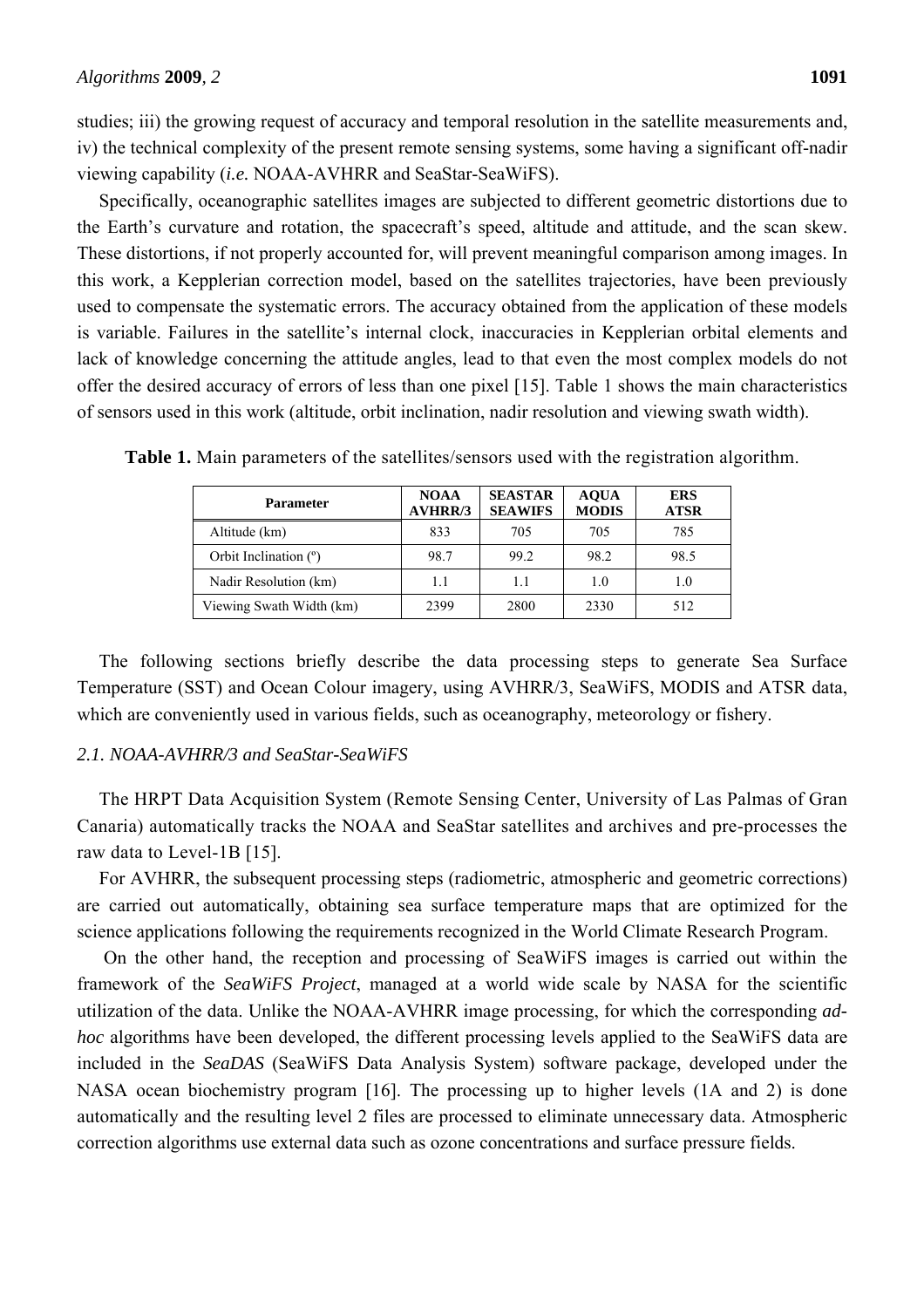In summary, for AVHRR and SeaWiFS data, all the daily acquisition and processing activities are performed in an unmanned way. Figures 2 (a) and (b) show the flowchart of the processing hierarchy levels applied to NOAA/AVHRR-3 and SeaStar-SeaWiFS data.

**Figure 2.** Processing levels hierarchy. **(a)** NOAA-AVHRR data and, **(b)** SeaStar-SeaWiFS data.



# *2.2. TERRA/AQUA-MODIS*

The Moderate Resolution Imaging Spectrometer (MODIS) is a satellite based visible/infrared radiometer for the sensing of terrestrial and oceanic phenomena. It is operating on both the Terra and Aqua spacecraft with a viewing swath width of 2330 km. Its detectors measure 36 spectral bands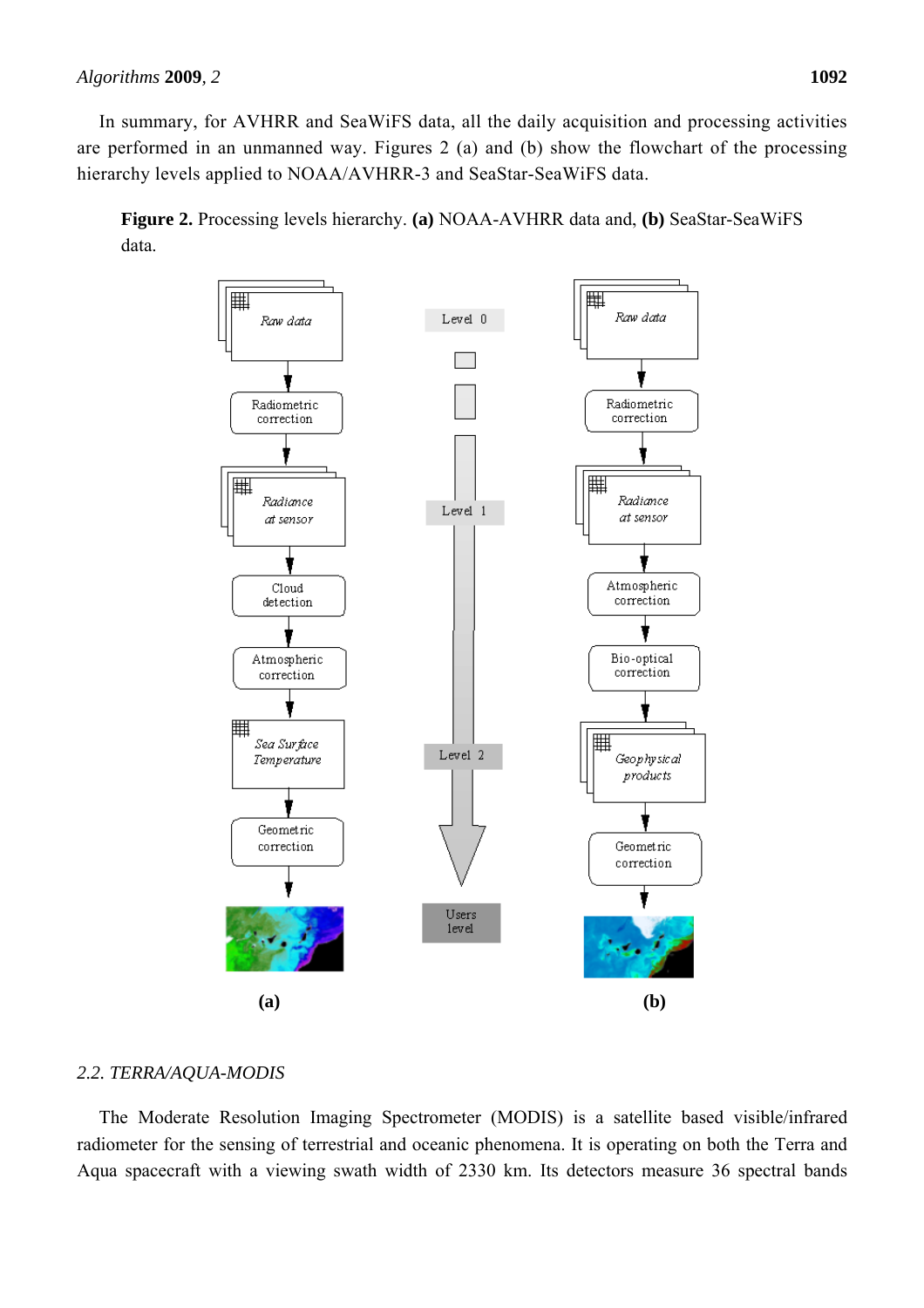between 0.405 and 14.385 µm, and it acquires data at three spatial resolutions (250 m, 500 m, and 1000 m).

MODIS bands 20, 22 and 23 in mid-infrared (3.7–4.1 μm) and bands 31 and 32 in thermal-infrared (11.0–12.0 μm) were placed to optimize their use for SST determination [17]. The mid-infrared bands, whilst situated where the influence of column water vapour is minimal, suffer from a decrease in the availability of the Earth radiance and solar radiance reflection during daylight. The thermal-infrared bands are near the maximum of the Earth's emission and have larger bandwidth, but they are more affected by atmospheric water vapour absorption.

Through the Distributed Active Archive Center run by the Earth Sciences Department of NASA's Goddard Space Flight Center (GSFC), sea surface temperature products are available at 1-km resolution (Level 2) and at 4.6 km, 36 km, and 1° resolutions (Level 3). In our work we have used the Level 2 SST product which is produced daily using two different algorithms, from the thermal or the mid-infrared bands. The corresponding coefficients of the non-linear algorithms are tuned on a monthly basis to avoid a seasonal bias [18].

Finally, to properly select the reliable areas in our registration algorithm we have used the MODIS Cloud Mask product and the Quality-Assessment parameter included for each SST pixel.

#### *2.3. ERS/ENVISAT-ATSR*

The Along-Track Scanning Radiometer, flying on-board ESA's ERS and ENVISAT satellites, is an advanced imaging radiometer, operating in the thermal and reflected infrared wavelengths (3.7, 11, 12 and 1.6 µm). The instrument views the Earth's surface over a swath-width of about 500 km and with a spatial resolution of 1 km. It has been designed for exceptional sensitivity and stability of calibration to enable the accurate measurement of sea surface temperature using a dual view (nadir and 56 degrees off to nadir) design to estimate and correct for atmospheric effects.

The sea-surface temperature products have been implemented at the Rutherford Appleton Laboratory (UK) and they are computed for regional and global studies which require the highest levels of accuracy. To check our registration methodology we used the gridded sea-surface temperature product (GSST) containing 512x512 pixels and where nadir and forward-view pixels are collocated, and have been mapped onto a 1 km grid. The GSST product, as described by [19], provides temperature images using both nadir-only and dual view retrieval algorithms and, optionally, includes pixel latitude/longitude positions, X/Y offsets (sub-pixel across-track/along-track) co-ordinates, and the results of cloud-clearing/land flagging. Particularly, to identify the clear pixels in any given ATSR image, a cloud screening process [20] is applied to all the channels and it is mainly based on the brightness tests originally developed by [21] but optimised for use over the ocean.

#### **3. Automatic Feature-Based Approach**

#### *3.1. Feature Detection*

#### *Reference Image Coastline Extraction*

Starting with the image obtained after the geometric correction procedure (Kepplerian model) and towards the goal of optimal feature matching of coastline satellite images, we extract the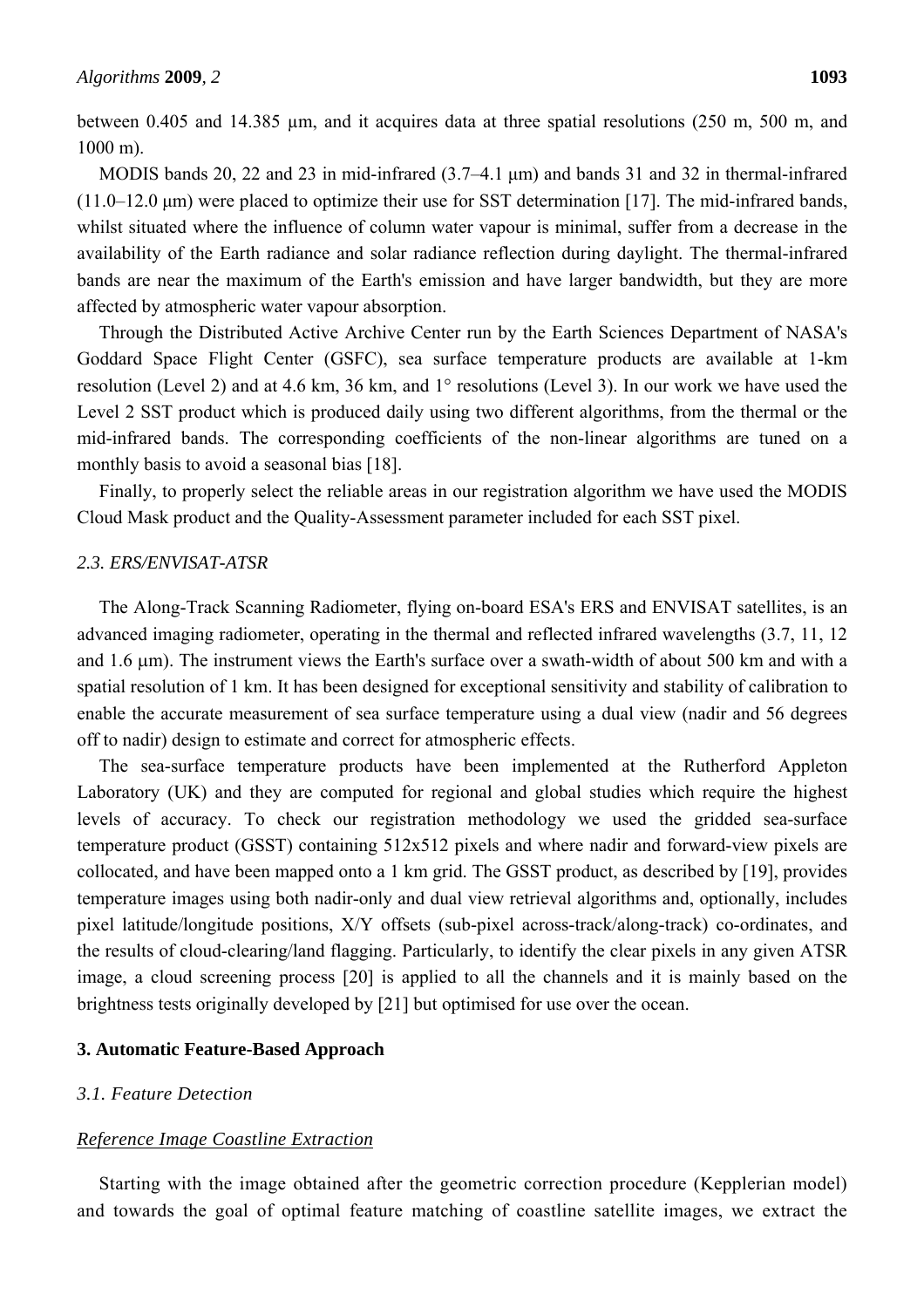reference image coastline with the largest possible accuracy, while suppressing any unnecessary details. So, the coastline extraction is carried out in two steps. First, the reference image is convoluted with a Sobel operator so edges are estimated [22]. In the second step, a cloud overlay is obtained, *i.e.*, for AVHRR data by a variation of a multi-band threshold method [23]. Reliable areas (non-occluded coastline), which are used as reference contours in the contour matching process, are obtained using this cloud overlay. Accepted contours are thinned up to one pixel width to allow precise matching. Figure 3(a) shows the reference image whereas the respective cloud

overlay and extracted coastline (blue contours) are presented in Figures 3(c) and (e), respectively.

#### *Sensed Image Gradients Energy Map Estimation*

In this case, estimated edges are used to define a gradient energy map as follows,

$$
S(x, y) = -\sqrt{\nabla I(x, y)}\big|^2\tag{1}
$$

where  $\nabla I$  is the sensed image gradient intensity normalized to [0,1].

Once the sensed image cloud areas have been obtained, the reliable gradient energy map is computed by masking the gradients energy map, applying a morphological gradient, as described by [22], to the cloud-sea and the cloud-land contours (non-reliable areas). To facilitate the convergence of the contour-based algorithm, the estimated sensed image gradient energy map is smoothed by means of a Gaussian filter as,

$$
E_{edge} = \{S(x, y) \cdot [M(x, y) \oplus B(x, y)]\} * G(x, y)
$$
\n(2)

where  $G(x, y)$  is a 2-D Gaussian function,  $M(x, y)$  is the binary cloud overlay and  $B(x, y)$  is a binary mask known as structuring element. The 2-D Gaussian function is defined by,

$$
G_{\sigma}(x, y) = e^{-\frac{(x^2 + y^2)}{2\sigma^2}}
$$
 (3)

and it is used as a filter to smooth the gradient map. The specific parameters of the Gaussian function are adjusted iteratively to improve the contour optimization approach.

Figures 3(b) and (d) present the sensed image and the cloud overlay, respectively. Smoothed gradients energy map of reliable areas is presented in Figure 3(f).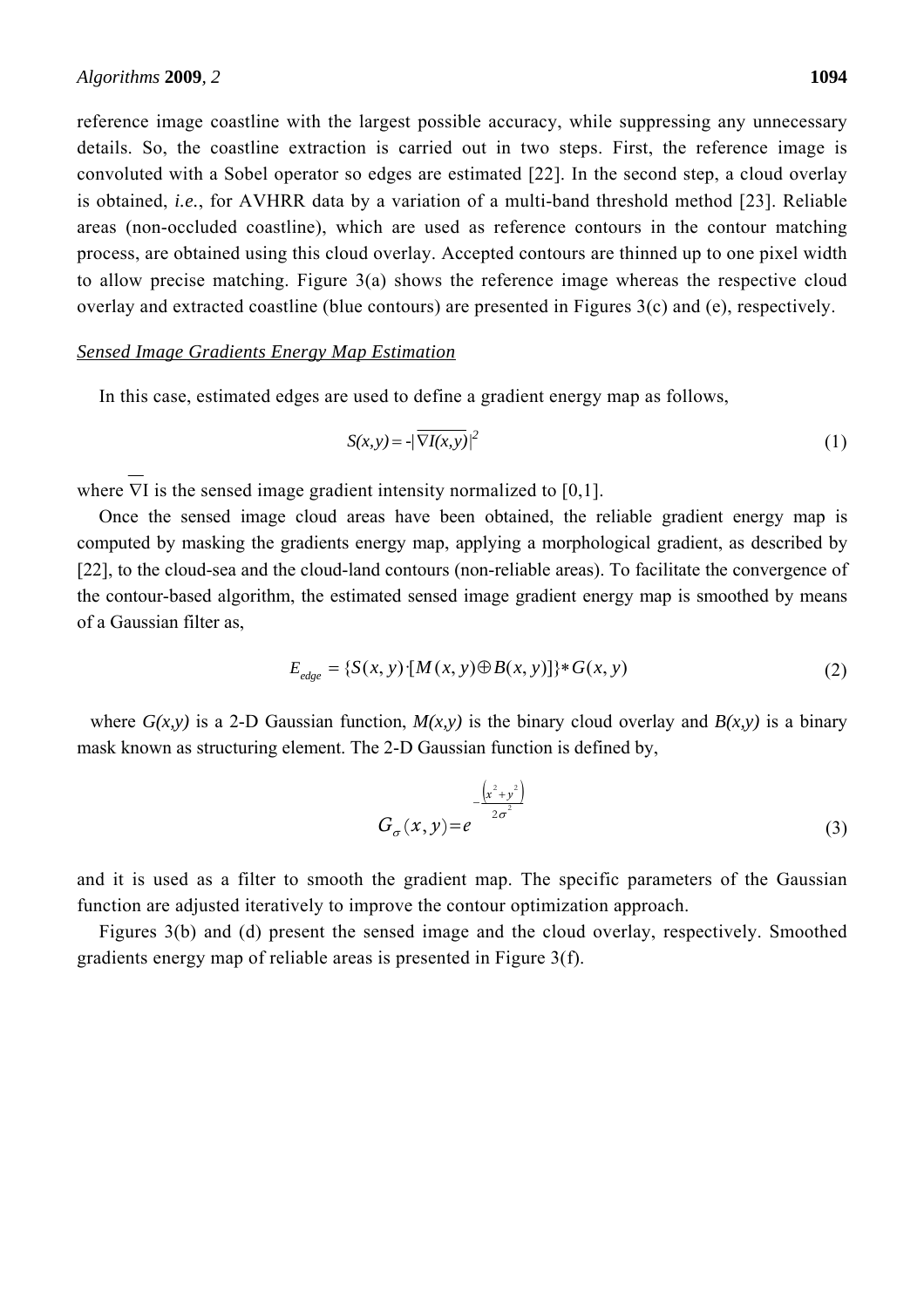**Figure 3. (a), (b)** Multitemporal NOAA-AVHRR images; **(c), (d)** cloud overlays; **(e)** coastline extracted from reference image (blue contour) and, **(f)** smoothed gradient energy map of reliable areas extracted from sensed image.



# *3.2. Feature Matching*

The proposed minimization algorithm allows a contour to converge, in an iterative way, on an area of high magnitude image energy; in this case, edges. Convergence is performed separately for each object and so is the initialization strategy. Contours are initialized by aligning the gravity centers of each validated region in the reference image and of the corresponding object in the sensed image. The center of gravity of a given object  $F_k(i,j)$  (*k-th* object of a binary image F) is estimated using objects moments [22],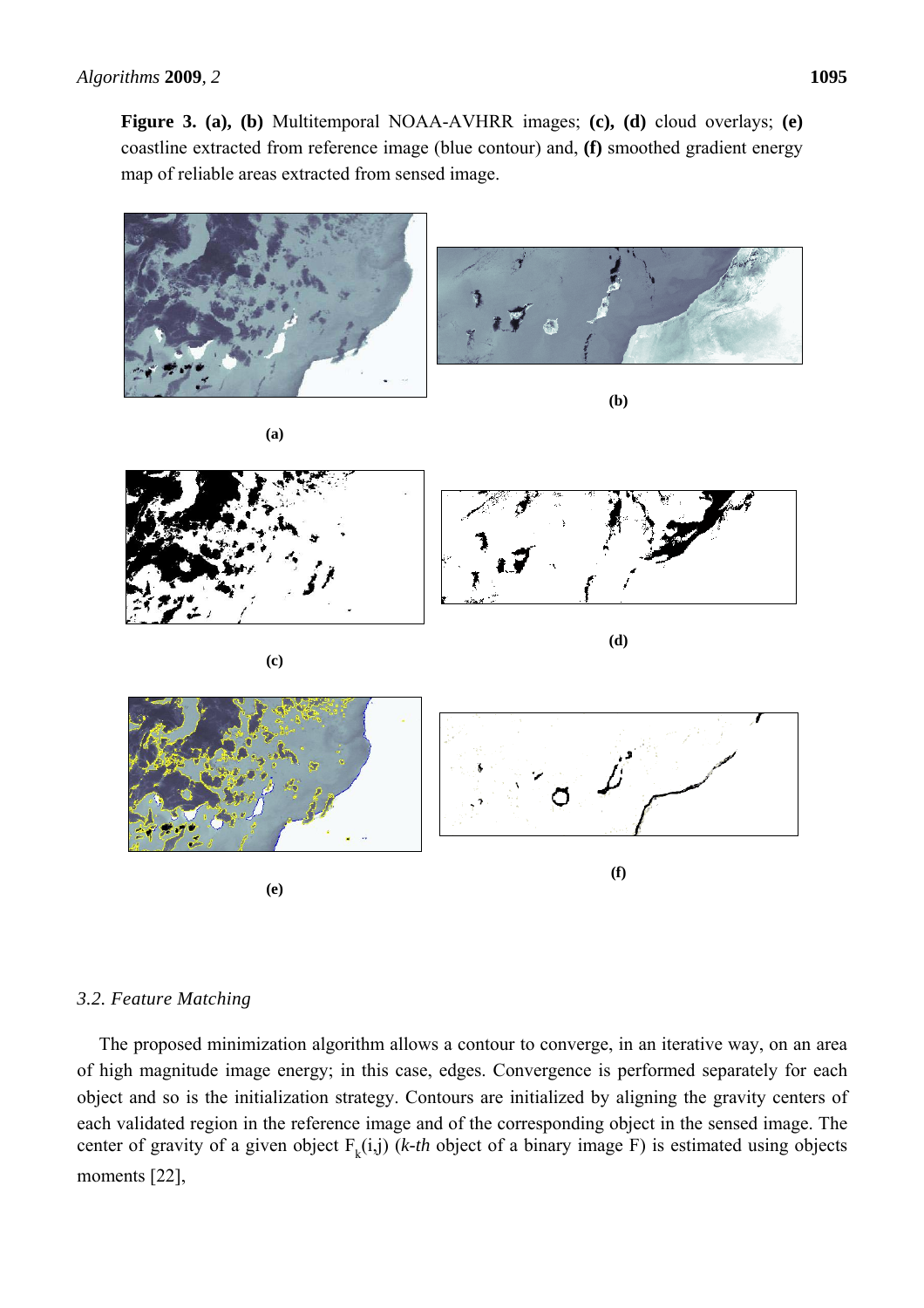*Algorithms* **2009***, 2* **1096**

$$
\overline{X}_{F_k} = \frac{\sum_{i} \sum_{j} j \cdot F_k(i, j)}{m_{00}}; \ \overline{Y}_{F_k} = \frac{\sum_{i} \sum_{j} i \cdot F_k(i, j)}{m_{00}} \tag{4}
$$

where  $m_{00}$  represents the binary object area (zero-order moment).

After contour initialization, each object is handled separately. Given a reference image with *m* objects, let us analyze the optimization of an object  $i$  (e.g. an island) whose contour has  $n_i$  points. Let  $V_i^{(k)} = \{ V_i^{(k)} | j = 1, 2, ..., n_i \}$  be the contour of the *i-th* object after the *k-th* iteration. Its total energy is,

$$
E_{contour_i}^{(k)} = E_{contour}(\mathcal{V}_i^{(k)}) = \sum_{j=1}^{n_i} E_{edge}(\nu_{i\ j}^{(k)})
$$
 (5)

where  $E_{edge}(\cdot)$  is the energy of one point of the contour evaluated over the gradients energy map (see equation 2).

The algorithm allows uniform translations  $d = {d_x, d_y}$  in a neighborhood (typically, 5×5 pixels) centered at the current position. Every site in this neighborhood is a candidate point for updating. The algorithm moves  $V_i^{(k)}$  to a new location  $V_i^{(k+1)}$  according to the following updating rule,

$$
V_i^{(k+1)} = arg min_d E_{contour}(V_i^{(k)})
$$
\n(6)

That is, at each iteration, an exhaustive search is carried out, looking for the reference contour position leading to the minimum energy. The process is iterated reducing, at each iteration, the search window size. When two successive iterations lead to the same minimum energy the process ends. This process is performed for all validated reference objects. The minimization algorithm steps are presented next.

**Algorithm: Local Energy Minimization** 

- Step 3 .- Computation of the size of the initial search window *W* and smoothing the gradients energy map (Eq. 2).
- Step 4 .- For a given contour *Ci*,
	- (a) Find a position of lower energy within the window *W*, applying the updating rule of Eq. (6).
	- (b) If there is a position of lower energy:
		- 1) Update the contour to its new position.
		- 2) Save the new value of energy.
		- 3) Reduce the size of the search window centered at the new position of the contour, the degree of smoothing and the amplitude of the Gaussian function and return to step 4 (a).
	- (c) If a position of lower energy is not found:
		- 1) Determine the number of matched points.
		- 2) Save the coordinates of all points of the contour obtained.

Step 5 .- Repeat steps 3-4 for a new contour.

Step 1 .- Based on the contours initialization, the *m* contours in the reference image are identified, sorted, divided (if required) and denoted as  $\{C_1, C_2, ..., C_m\}$ . Additionally, the initialization label will be obtained.

Step 2 .- Computation and saving of the initial energy of each of the contours using Equation (5).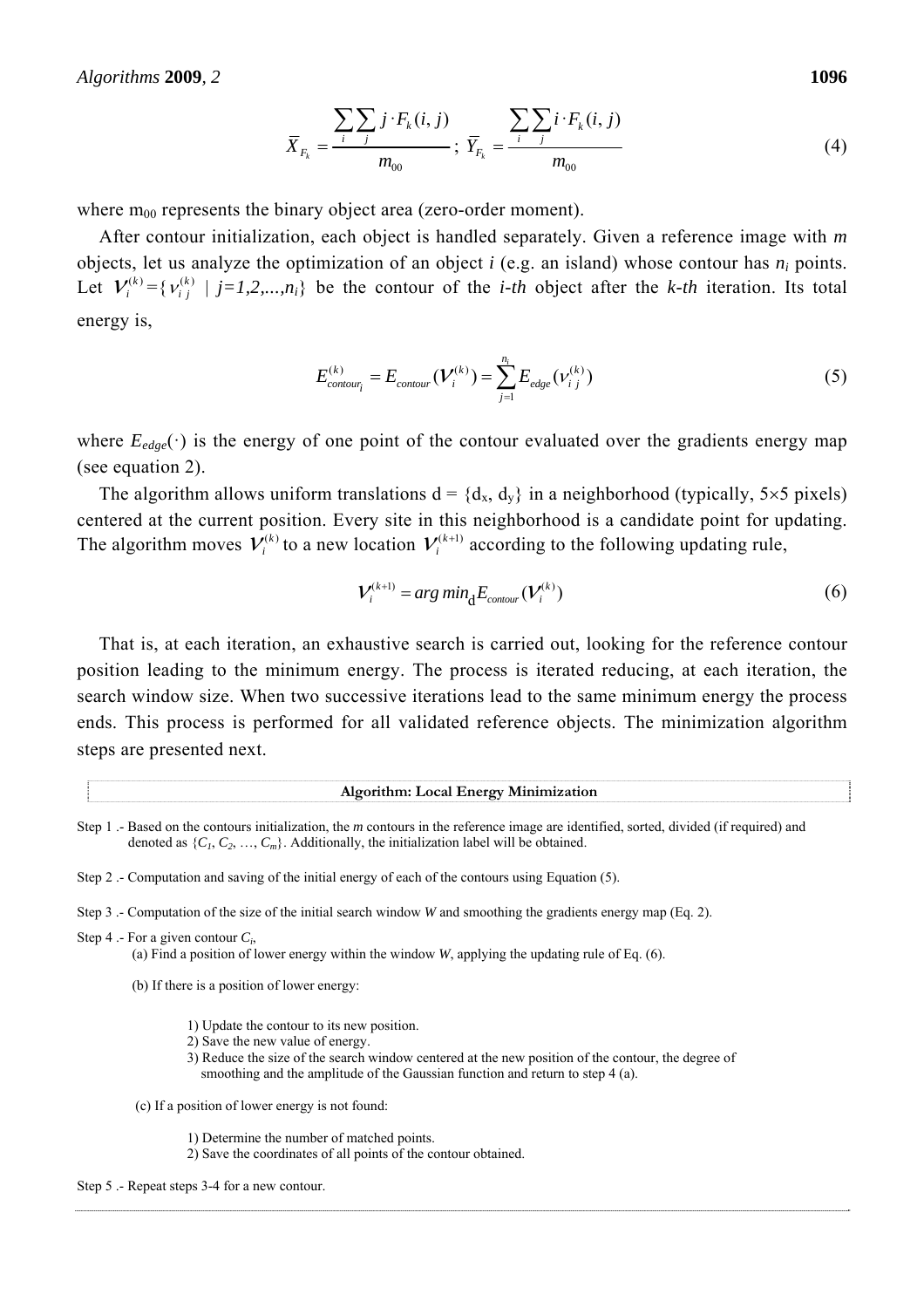The implemented exhaustive search algorithm is based on dynamic programming techniques [24], showing its flowchart in Figure 4.

**Figure 4.** Flowchart of the exhaustive search algorithm.



To improve the estimation robustness, all final reference contours must pass a local consistency test. A reference contour is accepted only if enough points from its final version overlap reliable edges. Typically, a contour is accepted if more than 10% of its points overlap reliable edges.

#### *3.3. Transform Model Estimation and Resampling*

The affine transformation parameters are estimated based on the final positions of the reference contours. It consists of computing a bilinear regression from the initial and final positions for each of the points of the accepted contours. We have assumed that the relationship between the reference and sensed images, obtained from an orbital prediction model, can be expressed by a 2-D affine transformation [1,15], since the systematic errors have been previously compensated by the Kepplerian model. The affine transformation can model six types of distortions, including translation, scaling and rotation. More complex transformations, as adaptative mapping functions or splines, are used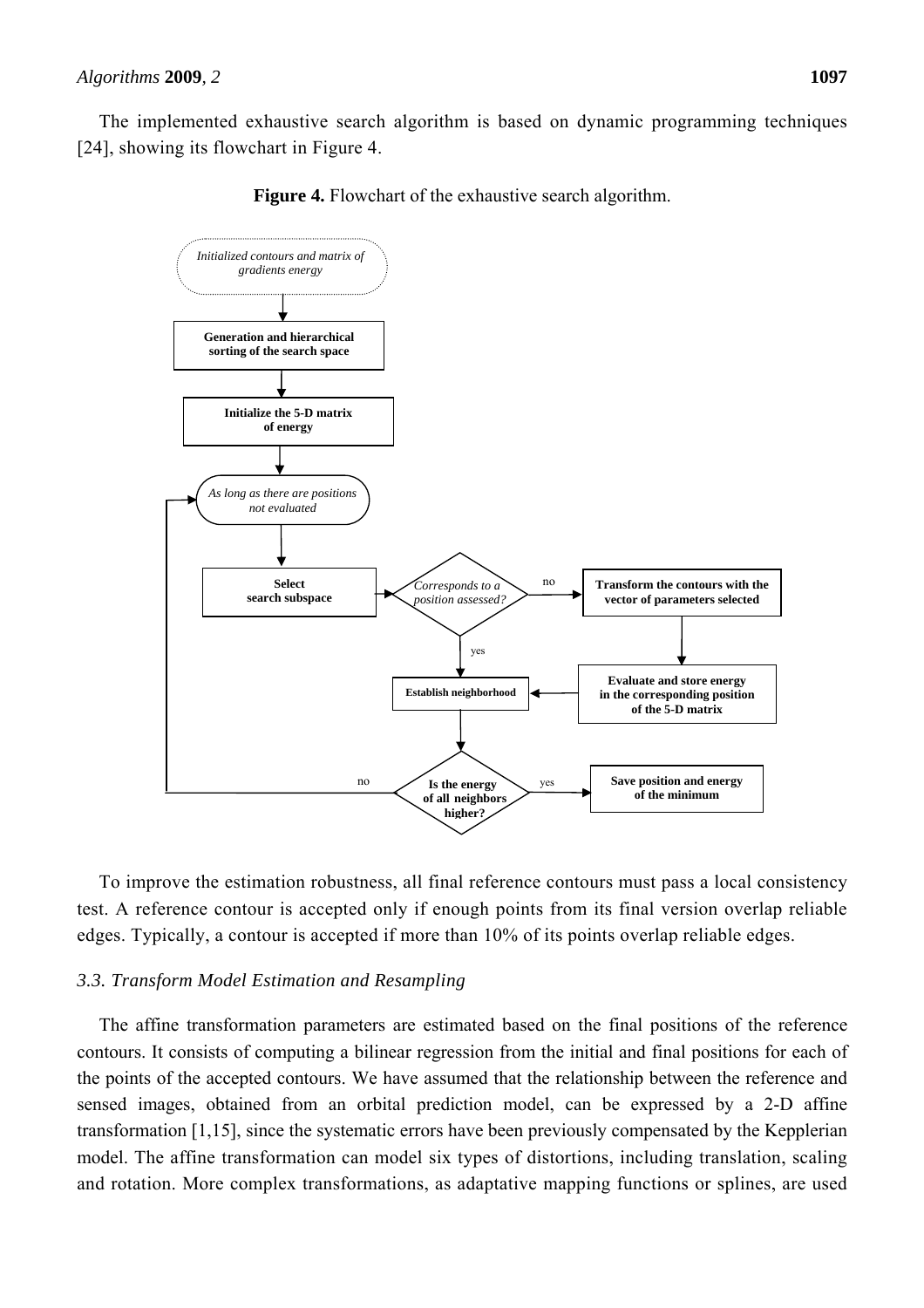with non-linear geometric distortions or with local geometric distortions in high resolution images [12].

For the considered affine transformation model, we can write for each pair of related points,

$$
X_O = \begin{bmatrix} 1 & X_I & Y_I \end{bmatrix} \begin{bmatrix} a_0 \\ a_1 \\ a_2 \end{bmatrix}; \quad Y_O = \begin{bmatrix} 1 & X_I & Y_I \end{bmatrix} \begin{bmatrix} b_0 \\ b_1 \\ b_2 \end{bmatrix}
$$
 (7)

where  $(X_0, Y_0)$ ,  $(X_1, Y_1)$  are, respectively, the initial and final positions of a contour point and  $\{a_0, a_1, a_2, a_3, a_4, a_5, a_6, a_7, a_8, a_9, a_9, a_9, a_1, a_2, a_4, a_5, a_6, a_7, a_8, a_9, a_9, a_1, a_2, a_4, a_6, a_7, a_9, a_1, a_2$  $a_2$ ,  $\{b_0, b_1, b_2\}$  are the transformation parameters. This allows to generate initial transformations with respect to rotation, scaling and translation. The six transformation parameters are estimated using all pairs of accepted points (N), through a minimum squares solution,

$$
\hat{X} = (W^T W)^{-1} (W^T R_X); \ \hat{Y} = (W^T W)^{-1} (W^T R_Y)
$$
\n(8)

where,

$$
W = \begin{bmatrix} 1 & X_{I_1} & Y_{I_1} \\ \cdots & \cdots & \cdots \\ 1 & X_{I_N} & Y_{I_N} \end{bmatrix}; R_X = \begin{bmatrix} X_{O_1} \\ \vdots \\ X_{O_N} \end{bmatrix}; R_Y = \begin{bmatrix} Y_{O_1} \\ \vdots \\ Y_{O_N} \end{bmatrix}
$$
(9)

and,

$$
\hat{X} = \begin{bmatrix} A_x \\ B_x \\ C_x \end{bmatrix}; \quad \hat{Y} = \begin{bmatrix} A_y \\ B_y \\ C_y \end{bmatrix}
$$
\n(10)

Finally, the input image is transformed using the following correction function:

$$
\begin{bmatrix} X_1 \\ Y_1 \end{bmatrix} = \begin{pmatrix} A_x & B_x \\ A_y & B_y \end{pmatrix} \cdot \begin{bmatrix} X_0 \\ Y_0 \end{bmatrix} + \begin{pmatrix} C_x \\ C_y \end{pmatrix}
$$
 (11)

#### *3.4. Registration Accuracy Estimation Technique*

A common procedure to assess the quality of the registered image is to compute the error in the location of a few control points. As it has been commented, this procedure is subject to problems of availability and representativity of such points as well as uncertainty in their interactive location. To overcome these problems, a new method has been developed based on the use of all the image available information. The procedure has two parts:

 Error field generation: A distance map is generated computing those pixels which are at a given distance from the reference contours. In this implementation, distances are computed by successive dilations of the reference contours. Figure 5 shows an example of an error field obtained from a reference image consisting on the coastlines extracted from a geographic database. Distance values greater than 3 are not computed because errors of such magnitude do not appear after the geometric correction of the residual errors.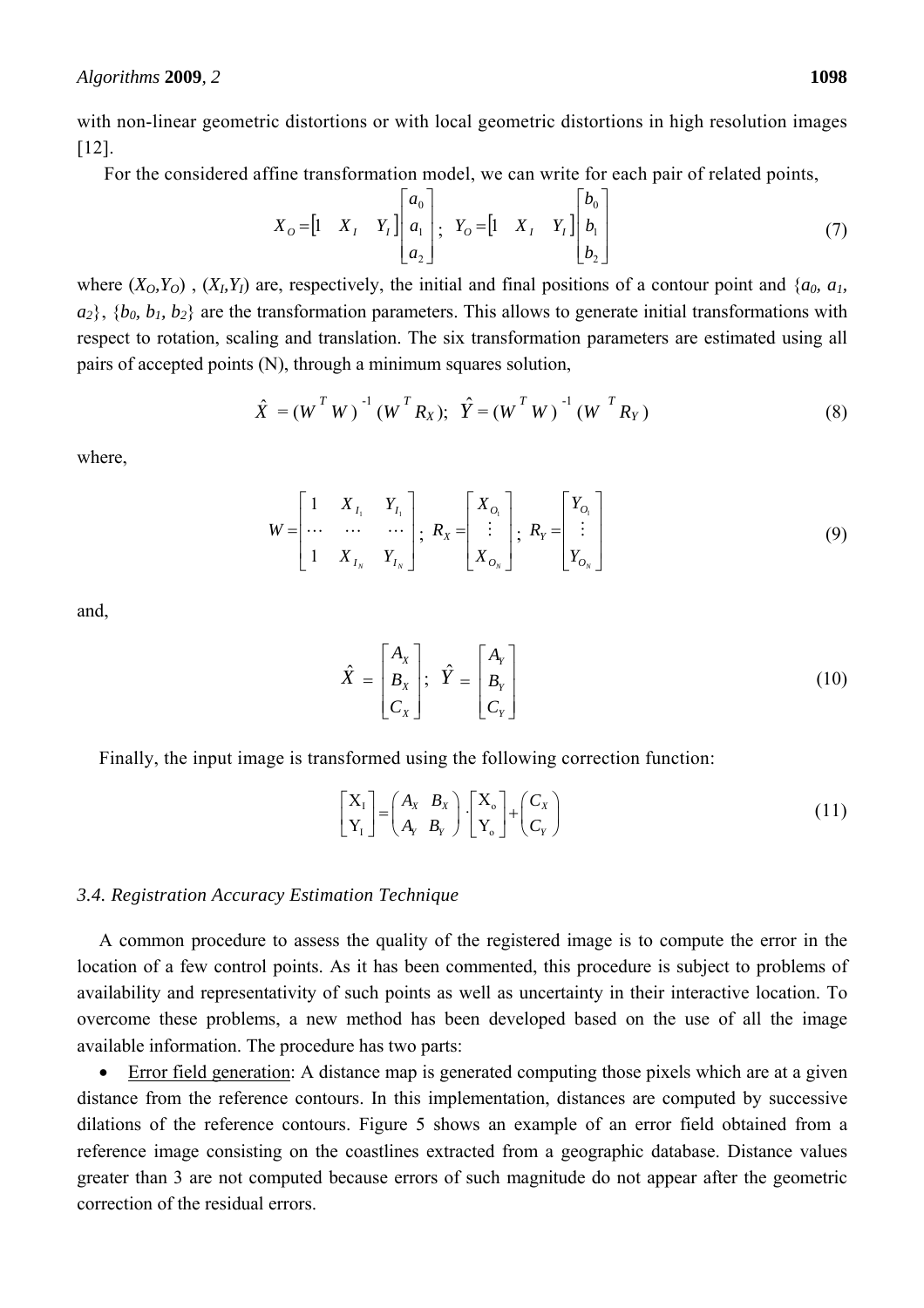• Extraction of sea-land contours: The reliable outer sea-land contours are extracted from sensed image and transformed by the obtained correction function, to superimpose them on the distance map. Contours are extracted from the gradient map of the relevant areas. In this application, we have used a thresholding approach given its simplicity. Since gradients are smooth, the resulting contours have to be thinned up to one pixel width.

Finally, the distance map (DM(.)) is evaluated at all points (p) belonging to the binary representation of the transformed contours (C). The final RMS error is computed by adding up these values and normalizing them by the total number of contour points in  $C (N = |C|)$ :

$$
RMSE = \sqrt{\frac{\sum_{p \subset C} DM(p)}{N}}
$$
 (11)

As it will be shown in the following section, this method enables the use of a large number of points in the RMS error computation, making the measure more robust.

**Figure 5.** Registration Accuracy Estimation Technique: **(a)** Example of a reference image (coastlines) extracted from a geographic database (27-33º N, 8-19º W and, **(b)** error field generated for this reference image.



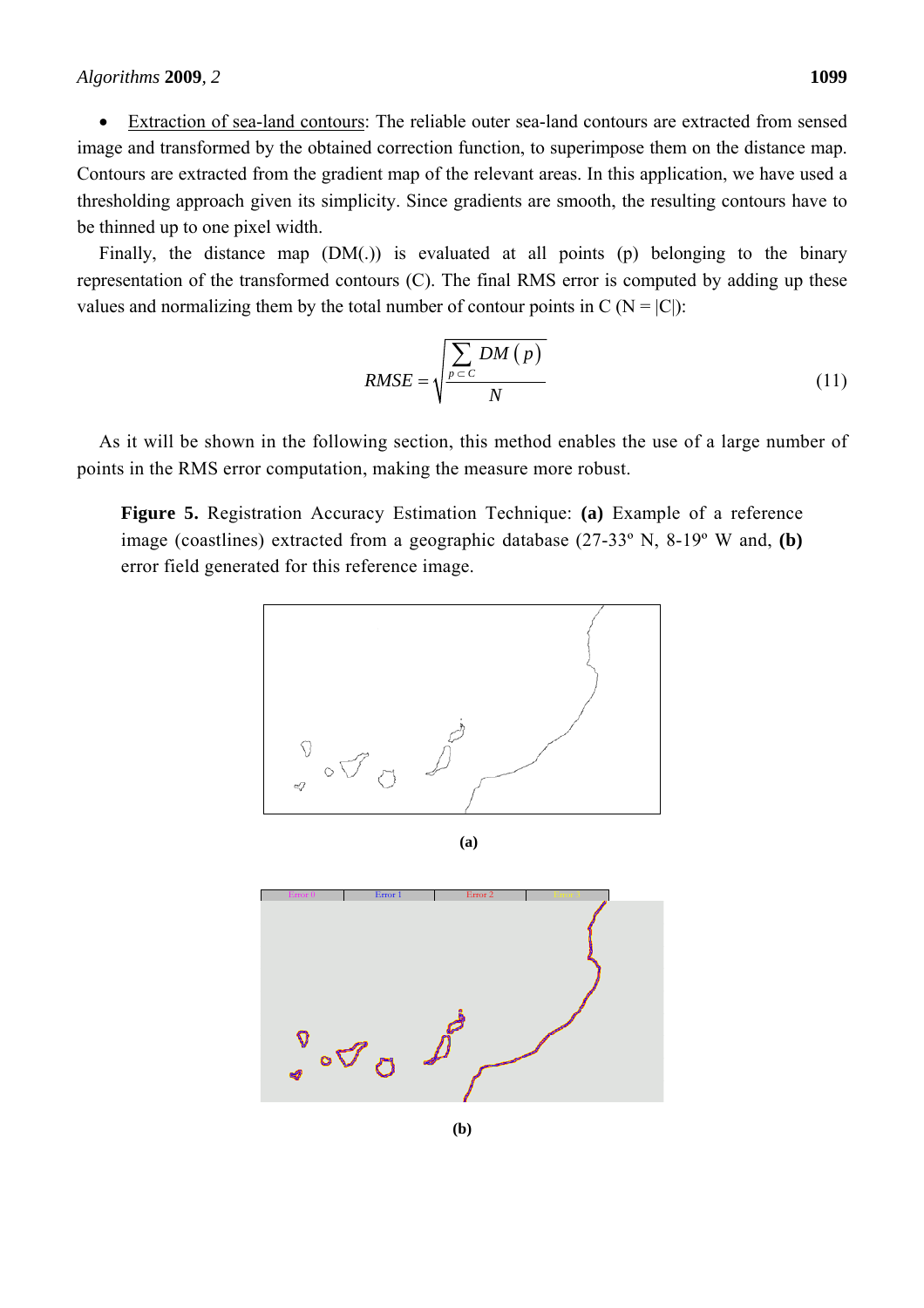#### **4. Results**

In this section, we present illustrative results of the operation of the registration algorithm with several types of remotely sensing data. Specifically, we provide experimental results for multitemporal and multisensorial image registration. So, the proposed algorithms have been tested in a large set of satellite images. Here we present a subset that illustrates some of their relevant features. The images have been obtained in the Canary Islands-Azores-Gibraltar area (39º15´N-19º15´W; 26º15´N-6º15´W), known as CANIGO area [19].

Figure 6(a) shows the results obtained for the multitemporal NOAA-AVHRR images of Figures 3(a) and (b), corresponding to sea surface temperature data. Qualitatively, the correspondence between the reference and sensed images obtained by the proposed algorithms is accurate to within a pixel error in average. Figure 6(b) presents the results of the proposed method in multisensorial images, corresponding to sea surface temperature and ocean colour data, acquired by the AVHRR and SeaWiFS sensors, respectively. Finally, Figure 6 (c) presents the results of the proposed method in multisensorial SST images, corresponding to AQUA-MODIS and ERS/2-ATSR images of the Canary Island area, respectively. The correspondence between the reference and input images shows that the registration obtained by the proposed algorithm is accurate to within a pixel error in average.

Figure 6. Results of contour-based approach applied to multitemporal/multisensorial image registration: **(a)** Multitemporal SST images from NOAA-AVHRR sensor, **(b)** multisensorial SST and ocean color images from AVHRR and SeaWiFS sensors, and **(c)** multisensorial SST images from AQUA-MODIS and ERS/2-ATSR sensors.

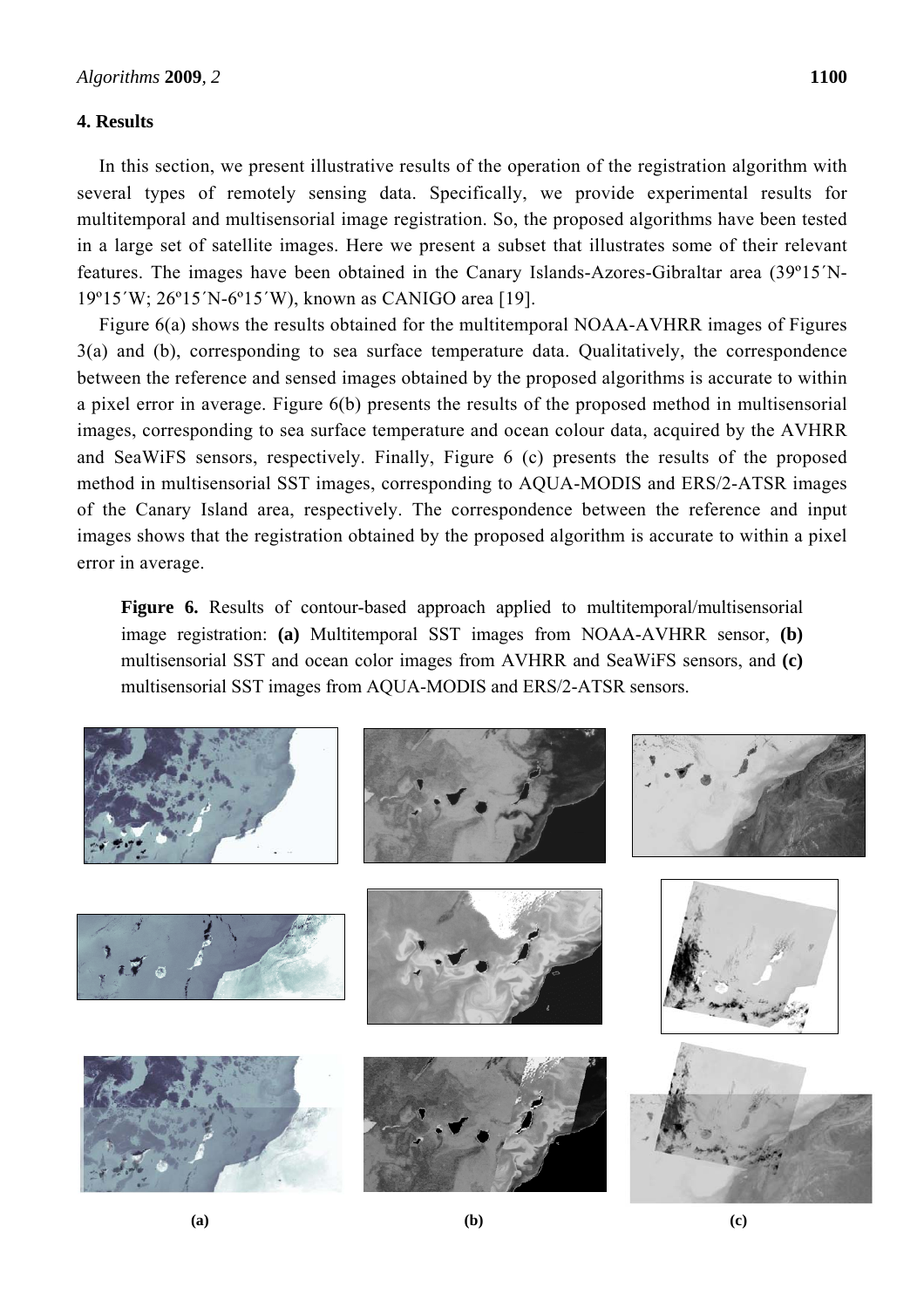Table 2 shows the results obtained in a subset of multitemporal and multisensorial images. In it, the captured data and the initial/final energy obtained in the minimization process are presented for the proposed algorithm. From the perspective of the analysis and extraction of conclusions, a particular case is presented which gives an idea of the limits of the proposed technique. It corresponds to the comparison between the proposed optimization techniques with the area-based approaches, as implemented in [11]. Results are presented in Table 3 detailing the number of points used in the transformation parameters estimation (n) and the total RMS error in the horizontal (x) and vertical (y) directions. The proposed algorithm outperforms area-based techniques by over half a pixel on the average, even when a large number of control points are available. In consequence, this algorithm is adequate for automatic satellite imagery registration, even when they have partial or total occlusions and, thus, it is difficult to obtain a large number of well-distributed CPs.

| <b>Images</b><br><b>Satellite</b>                                                                                                                         | <b>Initial</b><br><b>Energy</b> | Final<br><b>Energy</b> | <b>R.M.S.</b> |
|-----------------------------------------------------------------------------------------------------------------------------------------------------------|---------------------------------|------------------------|---------------|
| Reference: 18 January 1998<br>Satellite: NOAA/AVHRR-3<br>$(517\times993)$<br>Sensed: 3 July 1998<br>Satellite: NOAA/AVHRR-3<br>$(237\times629)$           | $-0.0155$                       | $-0.0537$              | 0.987         |
| Reference: 24 April 1999<br><i>Satellite:</i> SeaStar/SeaWiFs<br>$(535\times950)$<br>Sensed: 24 April 1999<br>Satellite: NOAA/AVHRR-3<br>$(535\times950)$ | - 0.0466                        | $-0.0793$              | 1.015         |
| Reference: 15 August 2001<br>Satellite: AQUA/MODIS<br>$(500 \times 1100)$<br>Sensed: 15 August 2001<br>Satellite: ERS/2-ATSR<br>$(500\times500)$          | $-0.0542$                       | $-0.0869$              | 1.184         |

**Table 2.** Results of satellite image registration for three test cases.

**Table 3.** Comparison between an area-based technique and the optimization technique.

| <b>Images</b>                                                      | Area-based<br>technique |                      | Optimization<br>technique |                        |
|--------------------------------------------------------------------|-------------------------|----------------------|---------------------------|------------------------|
| Multitemporal<br><b>NOAA/AVHRR-3</b>                               | n<br>$\mathbf x$<br>у   | 10<br>1.835<br>2.442 | n<br>$\mathbf{x}$<br>V    | 1150<br>1.093<br>0.975 |
| Multisensorial<br>AVHRR-3/SeaWiFS                                  | n<br>$\mathbf x$<br>у   | 15<br>1.675<br>1.487 | n<br>$\mathbf{x}$<br>V    | 1398<br>0.662<br>0.398 |
| Multitemporal<br><b>Structures Tracking</b><br><b>NOAA/AVHRR-3</b> | n<br>$\mathbf x$<br>V   | 8<br>1.375<br>1.653  | n<br>$\mathbf{x}$<br>v    | 1010<br>0.853<br>0.595 |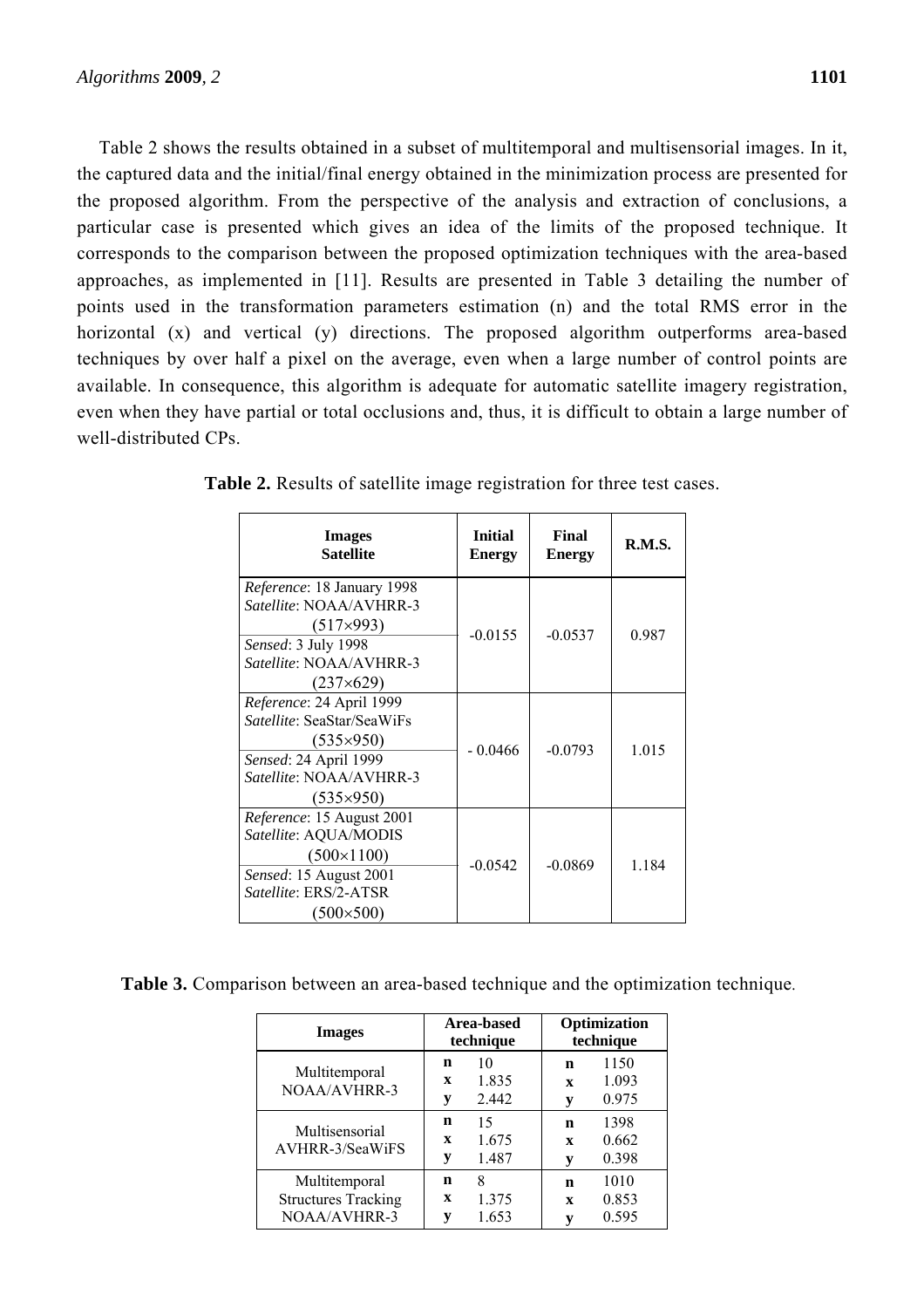#### **5. Conclusions**

This paper has dealt with automatic registration of remotely sensed imagery. This procedure appears often in the processing of multi-temporal and/or multisensorial image analysis, such as multisource data fusion, multitemporal change detection, structure recognition and tracking, *etc*.

In this work, we have explored the critical elements for an automated image registration system using NOAA-AVHRR/3, SeaStar-SeaWiFS, AQUA-MODIS and ERS/2-ATSR imagery. These elements include reference image coastline extraction, sensed image gradient energy map estimation and feature correspondence.

For this last process, we have developed a feature correspondence technique by optimization of the reference image contours on the sensed image contour matching techniques, based on a general affine transformation, which models directly the corrections in the image domain without an explicit identification of the distortion sources. Experimental results using optical and infrared images from different dates and sensors have verified the robustness and accuracy of the proposed algorithm, regardless the initial orbital prediction model, demonstrating that is capable of registering satellite images within one pixel. Furthermore, a new technique has been proposed to assess the accuracy of georeferencing approaches, which makes use of all reliable information in the image.

In summary, the technique of automated image registration developed in this work is potentially powerful in terms of its registration accuracy, the degree of automation, and its significant value in an operational context. The approach is also robust, since it overcomes the difficulties of control-point correspondence caused by the problem of feature inconsistency and, consequently, improves the analysis and data interpretation accuracy and facilitates its update to future remote sensing sensors or other applications. We have, as well, demonstrated the excellent performance of our methodology when compared with area-based techniques, improving the registration accuracy by half a pixel.

Especially, the favourable results from this study have spawned a follow-up project that consists in the tracking of mesoscale structures using multitemporal and multisensorial data [6,25]. This project estimates the motion of coastal upwelling in image sequences with different region matching and differential algorithms. The accuracy of the motion field has been computed using synthetic and real sequences, as well as in-situ measurements. To that respect it is important to emphasize the need of a precise registration methodology to achieve satisfactory results. In particular, this automated registration procedure has been used with great success in our work. Figure 7(a) shows the segmented upwelling for a multitemporal sequence while Figure 7(b) includes the contours for a multisensorial sequence along with the recovered motion field.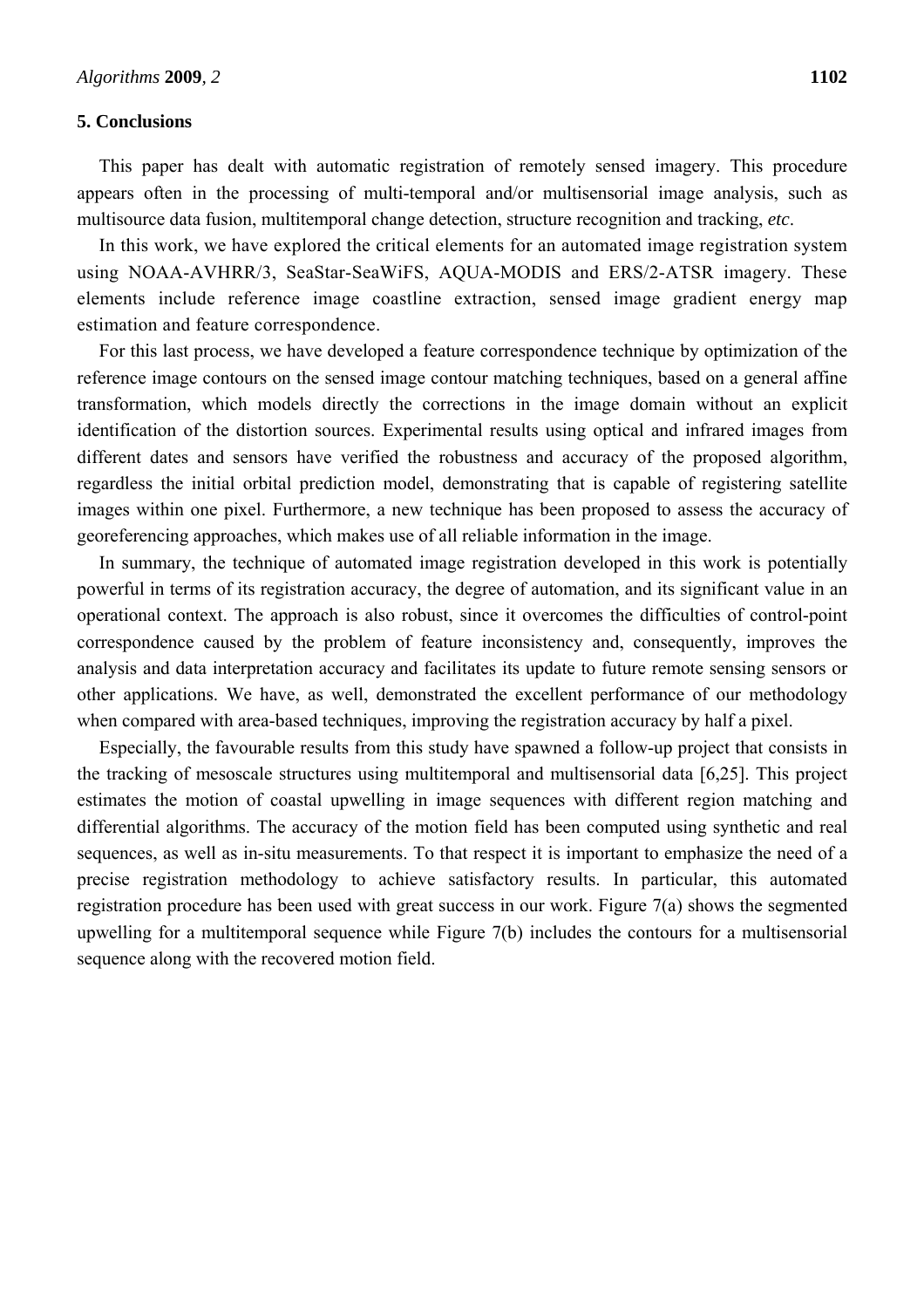**Figure 7.** Results of satellite imagery registration technique applied to automatic structures tracking: **(a)** upwelling contours for AVHRR images of 15 (blue, 425x525), 16 (red, 350x450) and 17 (yellow, 400x600) August 2001. **(b)** Motion estimation for a pair of images of Cape Ghir of 9 (yellow) and 10 (red) November 2002 (300x350).



### **Acknowledgments**

This work has been supported by the MEyC funding under the MIDAS-4 project (ESP2005-06823- C05-04). Ocean colour data used in this study were produced by the SeaWiFs Project at Goddard Space Flight Center under the auspices of the National Aeronautics and Space Administration (NASA). The satellite data were acquired and processed at the ground station of the University of Las Palmas. We also would like to express our gratitude to the Distributed Archive Center, Goddard Space Flight Center, for the provision of the MODIS data.

# **References**

- 1. Krasnopolsky, V.M.; Breaker, D. The problem of AVHRR image navigation revisited. *International Journal of Remote Sensing* **1994**, *15*, 979-1008.
- 2. Patt, F.S.; Woodward, R.H.; Gregg, W. An automated method for navigation assessment for Earth survey sensors using island targets. *International Journal of Remote Sensing* **1997**, *18*, 3311-3336.
- 3. Li, H.; Manjunath, B.S.; Mitra, S.K. A contour-based approach to multisensorial image registration. *IEEE Transactions on Image Processing* **1995**, *4*, 320-334.
- 4. Fonseca, L.M.G.; Manjunath, B.S. Registration techniques for multisensorial remotely sensed imagery. *Photogrammetric Engineering and Remote Sensing* **1996**, *562*, 1049-1056.
- 5. Schowengerdt, R.A. *Remote Sensing: Models and Methods for Image Processing*, 3rd Ed.; Academic Press: California, 2007.
- 6. Marcello, J.; Eugenio, F.; Marques, F.; Hernandez-Guerra, A.; Gasull, T. Motion estimation techniques to automatically track oceanographic thermal structures in multi-sensor image sequences. *IEEE Transactions on Geoscience and Remote Sensing* **2008**, *46*, 2743-2762.
- 7. Pohl, C.; Van Genderen, J.L. Multisensorial image fusion in remote sensing: concepts, methods and applications. *International Journal of Remote Sensing* **1998**, *19*, 823-854.
- 8. Zhijun, W.; Ziou, D.; Armenakis, C.; Li, D.; Qingquan, L. A comparative analysis of image fusion methods. *IEEE Transactions on Geoscience and Remote Sensing* **2005**, *43*, 1391-1402.